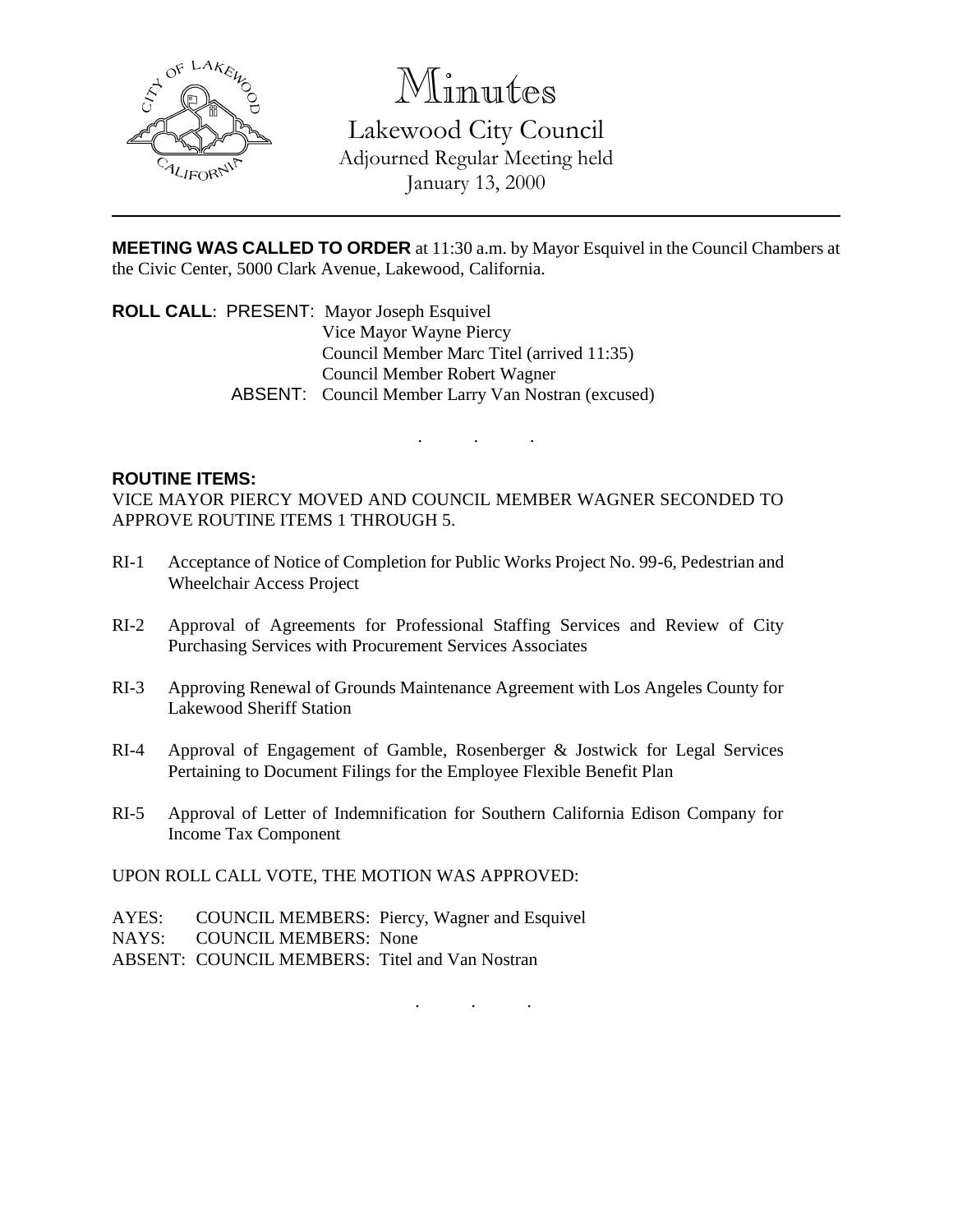## **1.1 • AWARD OF BID FOR PUBLIC WORKS PROJECT NO. 99-5, CENTRE AUDIO VISUAL/LIGHTING PROJECT**

City Administrator Howard Chambers advised that bids had been received for audio visual and lighting improvements in the Weingart Ballroom of the Centre. It was the recommendation of staff that the City Council adopt the plans, specifications, addendum and working details for the project; appropriate \$117,000 from the General Fund; award the contract to the low bidder, M. Wilson Company Contractors, Inc., in the amount of \$198,724; and authorize staff to approve a cumulative total of change orders as necessary, not to exceed \$9,923.

Mayor Esquivel opened the public hearing at 11:31 p.m. and called for anyone in the audience wishing to address the City Council on this matter. There was no response.

VICE MAYOR PIERCY MOVED AND COUNCIL MEMBER WAGNER SECONDED TO CLOSE THE PUBLIC HEARING AND AWARD THE BID AS RECOMMENDED BY STAFF. UPON ROLL CALL VOTE, THE MOTION WAS APPROVED:

AYES: COUNCIL MEMBERS: Piercy, Wagner and Esquivel NAYS: COUNCIL MEMBERS: None ABSENT: COUNCIL MEMBERS: Titel and Van Nostran

At 11:32 a.m., the Adjourned Regular Meeting of the City Council was recessed. At 11:35 a.m., the City Council Meeting was reconvened in the Oak Room. At this time Council Member Titel arrived and took his seat at the table.

. . .

. . .

## **LEGISLATIVE BRIEFING**

Mayor Esquivel expressed appreciation to Congressman Steven Horn for his leadership role in national Y2K planning, his active involvement in securing the Los Angeles County Drainage Area (LACDA) funding, and his Safe Drinking Water Act letter to the Environmental Protection Agency (EPA).

Other topics included funding for local street maintenance; grandfathering of preferred risk flood insurance policies beyond July 6, 2000; and continuing problems with the EPA's water quality regulations.

. . .